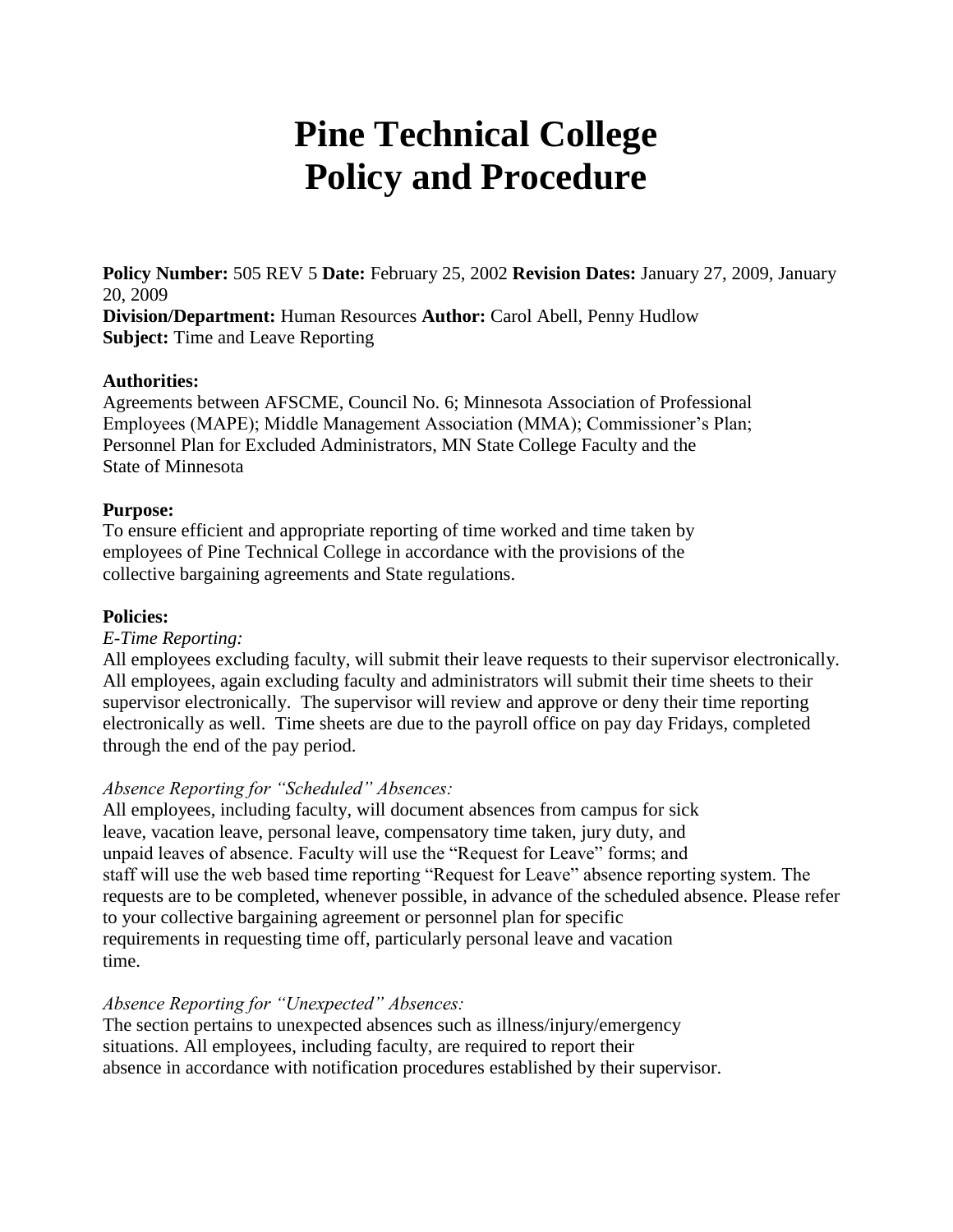*Absence Reporting for Worker's Comp Injuries and Family/Medical Leaves* Absences due to either of these situations will be documented on the payroll absence reporting form and noted as "Work Comp" related or "FMLA approved". Employees scheduled for FMLA leave where the dates are known in advance should complete timesheets for their absence period prior to going on leave and submit the information to their supervisor for future processing through payroll.

## **Procedures:**

*Employees, excluding Faculty:*

Complete timesheets each pay period recording hours worked and hours absent. Submit the timesheet electronically to your supervisor for approval. Timesheets are due to the payroll office on payday Fridays completed through the end of the pay period.

Whenever possible, and in accordance with collective bargaining agreements/personnel plans, request time off in advance and complete "Request for Leave" form documenting the dates and reason for each absence and submit electronically to supervisor for approval.

# *Faculty:*

Whenever possible, and in accordance with the collective bargaining agreement, request leave time in advance, and complete the "Request for Leave" form documenting the dates and reasons for each absence. Submit the form(s) to the Dean of Academic Affairs for approval.

## *All employees*

1. Report unexpected absences via procedures established by the supervisor. It is the employee's responsibility to provide the following information when reporting an unexpected absence: the date of absence, reason for absence, and any special information to be delivered to your department/supervisor/students regarding what needs to be covered, cancelled, or otherwise addressed for the period of time you are absent.

2. Complete a "Request for Leave" form upon return to work, make any necessary adjustments to time sheet.

3. Follow any additional departmental instructions, as established by your supervisor, for reporting an unexpected absence.

## *Supervisors*

1. Meet and review the web based E-Time reporting system with all employees. Please direct your employees to use the training materials that are available from the login page of the E-Timesheet system.

2. Review leave requests and time sheets prior to approval to ensure accuracy.

3. Approve leave slips and time sheets, submit electronically to the college payroll office on payday